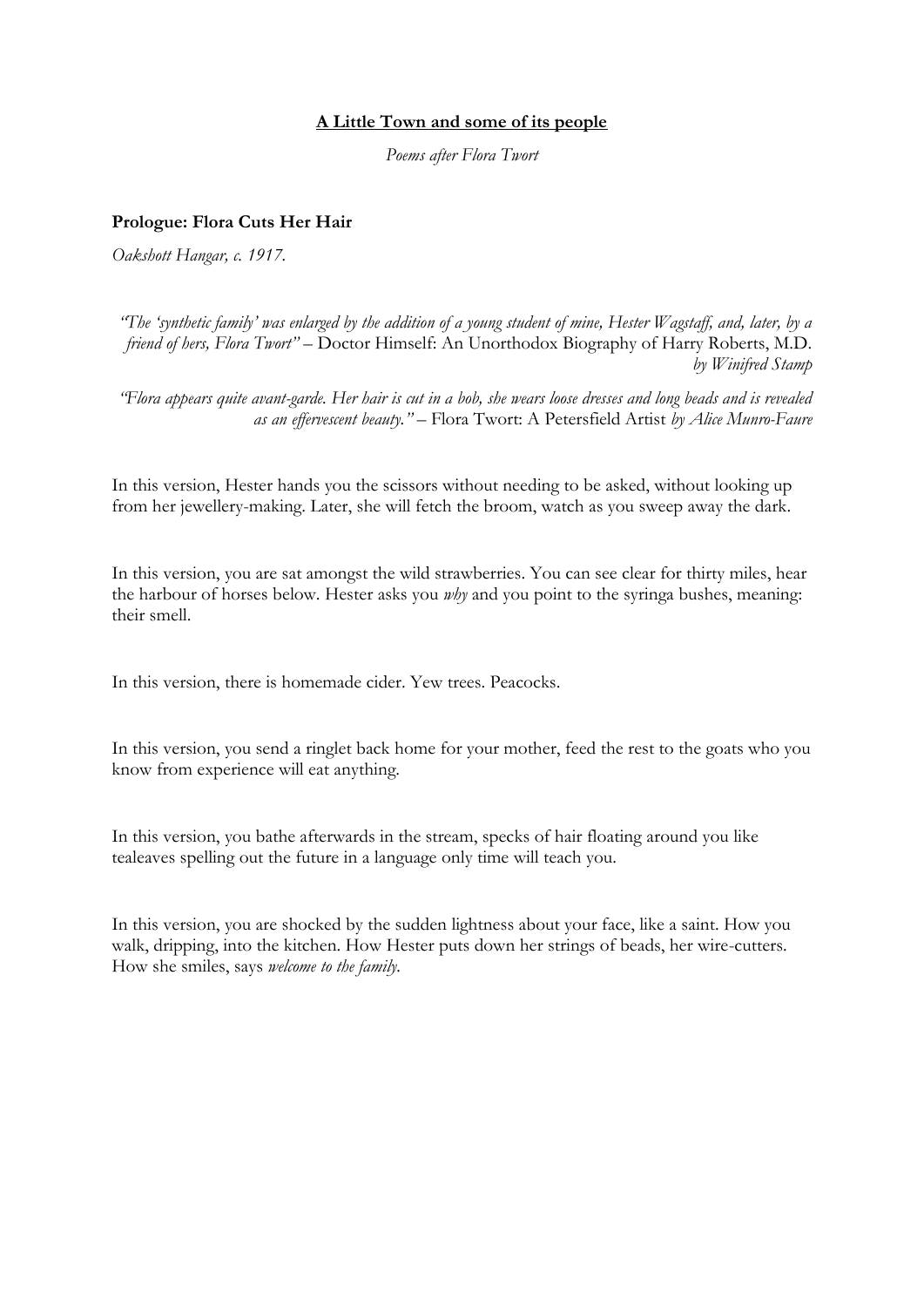### **Flora Meets The Bookshop**

*1 & 2 The Square, Petersfield, 1918.* 

You moved under my hand like a tethered horse. Even then, through the plaster and cement, I could hear the beating of your hearth.

I saw a lot of myself in you, the way you held your bones like a final art-school ration of slithered almonds. Even then

I knew you would teach me everything – all the ways of describing light, ways of breathing.

You opened your roofspace to me and I, homing pigeon, flew.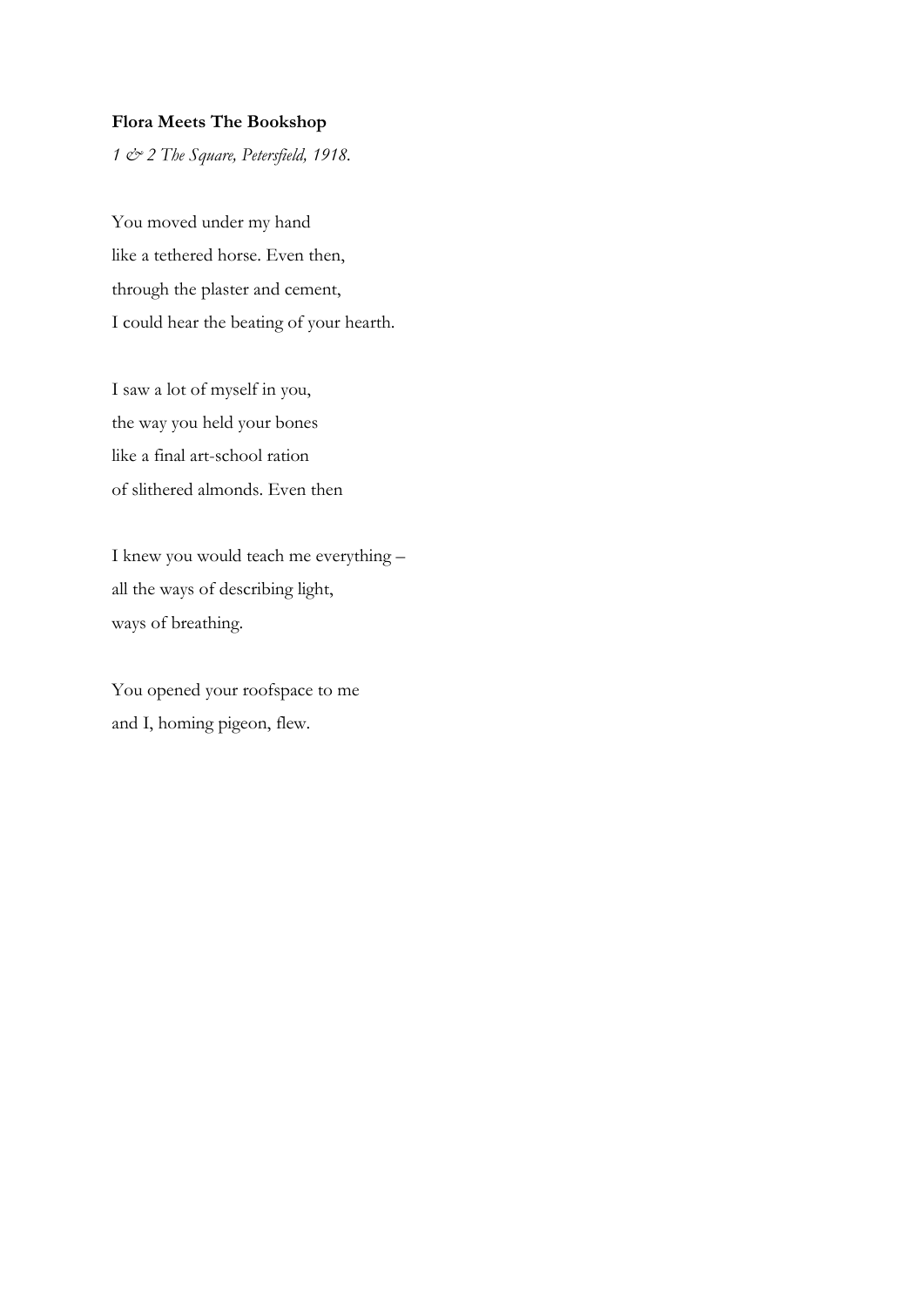### **Flora is Woken by Horses**

*1 & 2 The Square, 1919.* 

Crayon on paper, it's like gazing into a stream with bright stars on its tongue.

Their white eyes. The straw making moonlight of their manes.

The lucky charms of their shoes.

This is how the farrier must know them – glowing, swaying like lanterns down the high street, blown-glass figurines of horses, cooling, still capable of breaking and beautiful, beautiful.

I grab my sketchbook and go.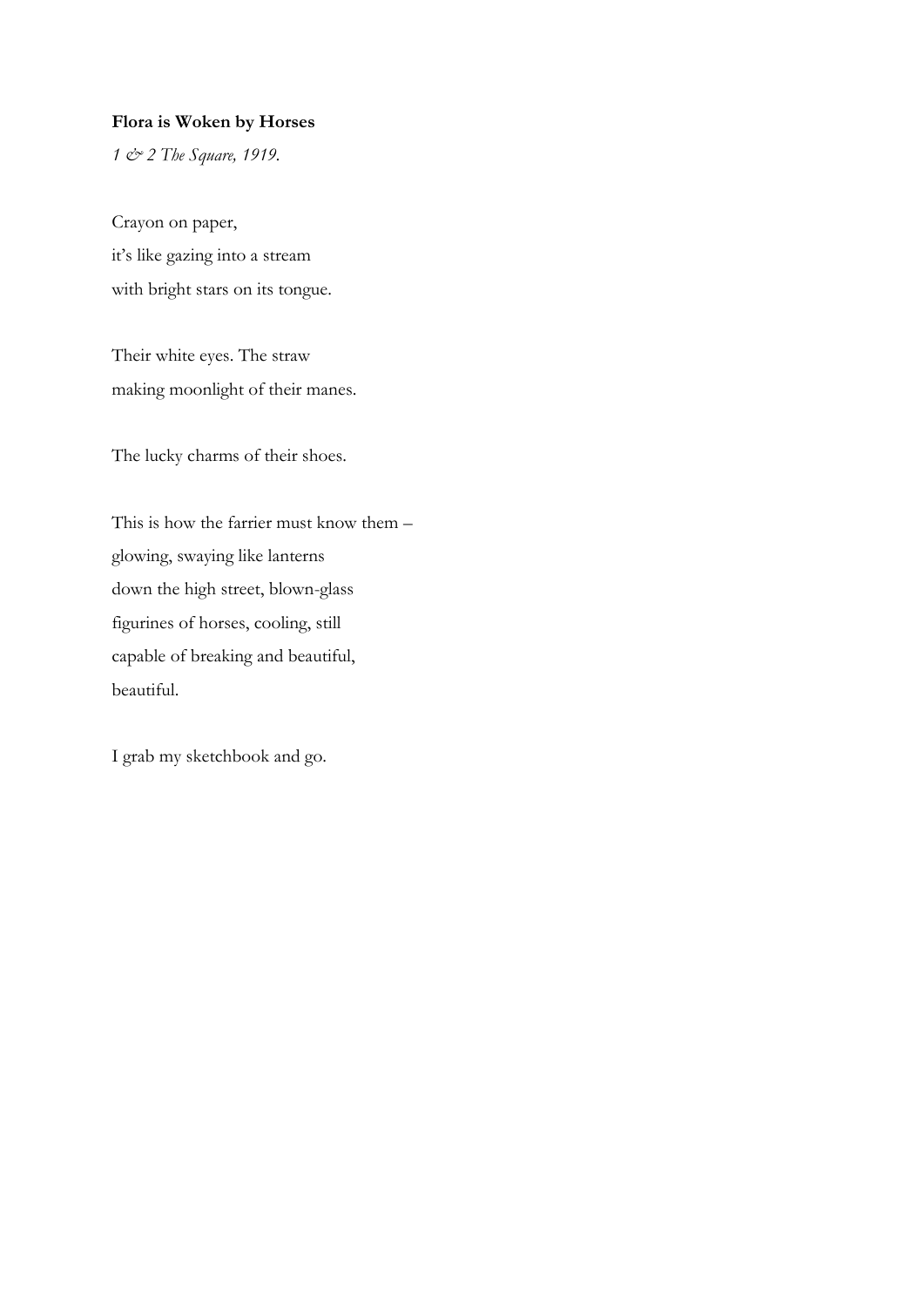# **Flora Outside St Peter's Church at Twilight**

a sheep's jawbone dropped by passing gods long ago uncovered by rain

\*

My powdery friends, the moon is just window-shopping tonight. The gold windows across the road are your half-sisters, share a drink – I mean, you are spun from the same light. The streetlamp is so optimistic it breaks my heart; a child playing dress-up with its father's shoes on the wrong feet. Hush. Let it be. The sky is growing and, like all reptiles, must shed its skin or suffocate. The black gate is a note scrawled in the fever-hours, cooled to a memory. I'd much rather the trees. And you, my powdery friends! Is this eternity? Queuing around the corner for tomorrow.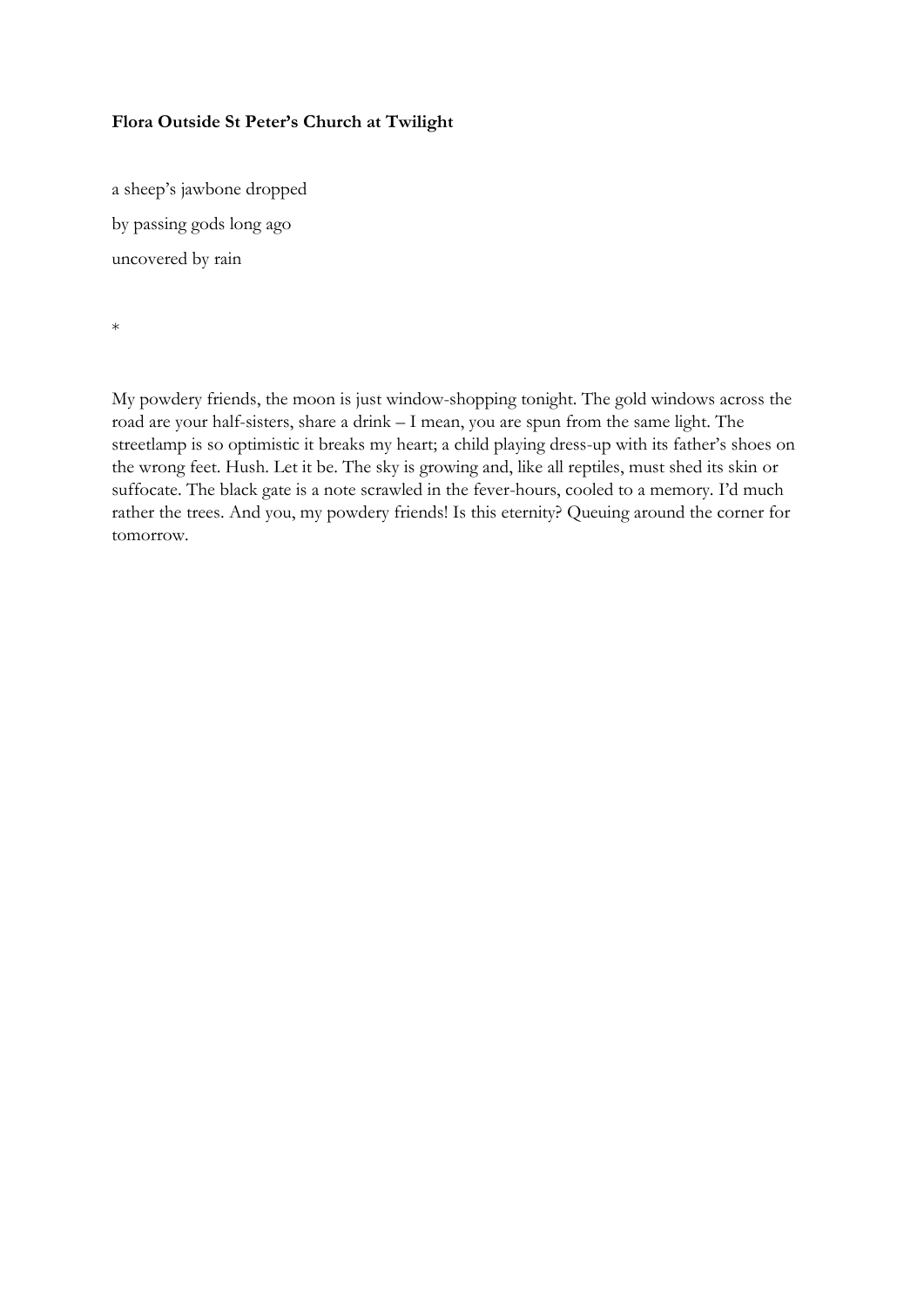# **Flora Sees a Man Steal an Egg**

*Petersfield Poultry Market, 1930.*

I say nothing, become his willing accomplice, able to feel the weight of all the eggs in my own pockets –

a gentleman upright amongst slumping sacks of grain, a girl the size of a prize rooster, a small green parasol.

The coarse singing of lambs, the bartering of dogs and children begging for hens of their own,

a woman parcelled in layers of brown paper gazing over the fence into the sun-coloured hubbub.

I hope her basket is warm with pilfered eggs big as teapots. That is how I shall paint her.

I've never seen anything so full.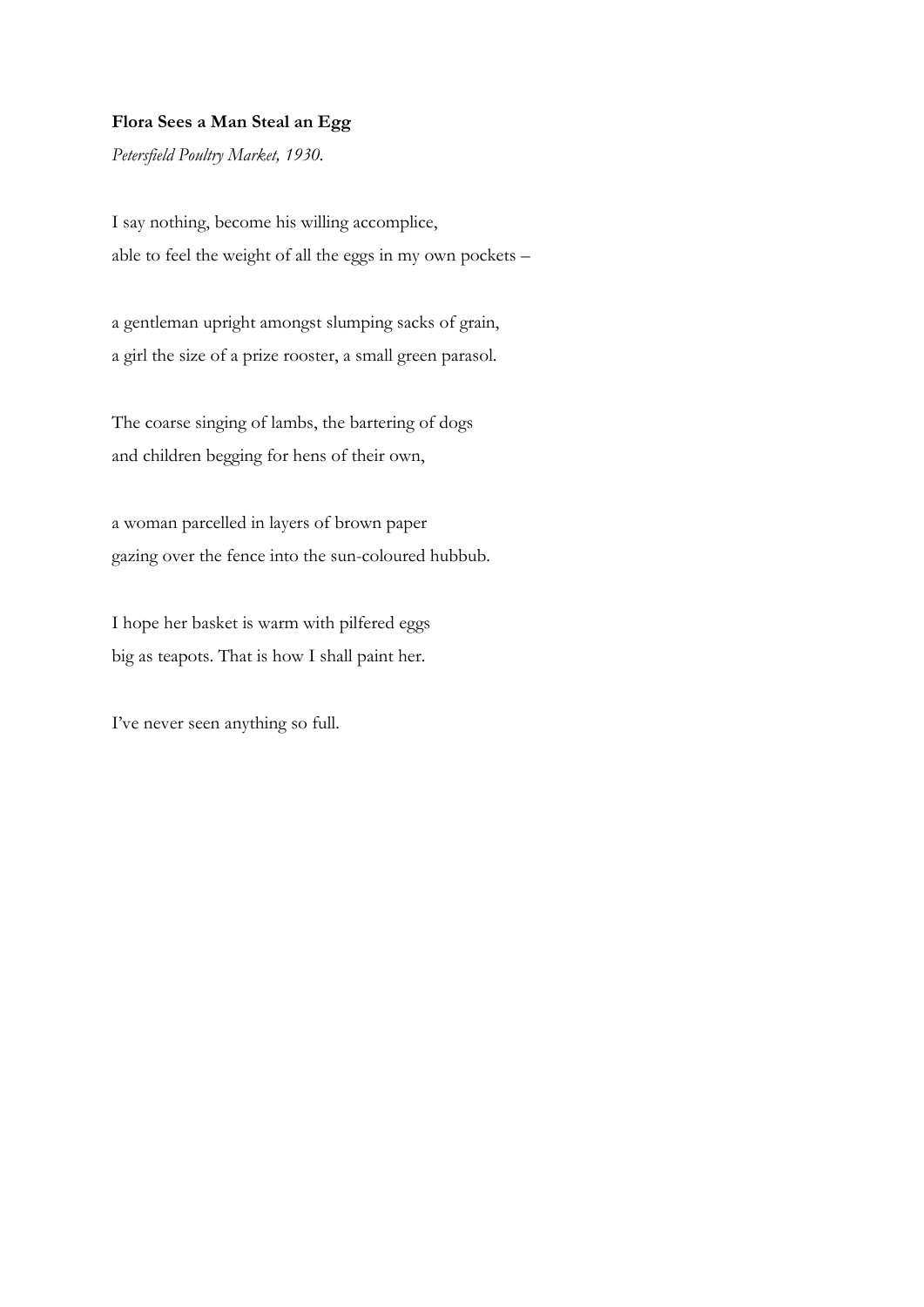### **Flora at the Heath**

The lake is mostly cloud today.

A woman in boots waits for the water to write back from many summers ago. I can tell from her elbow

she was once the woman on the beach, kneeling to bury or fix something,

fasten a sail. A sky-skirted woman stands on the jetty. She touches her son's shoulder.

Summer is coming.

I can hear it, like a foal unfamiliar with the power of its own legs. Like water.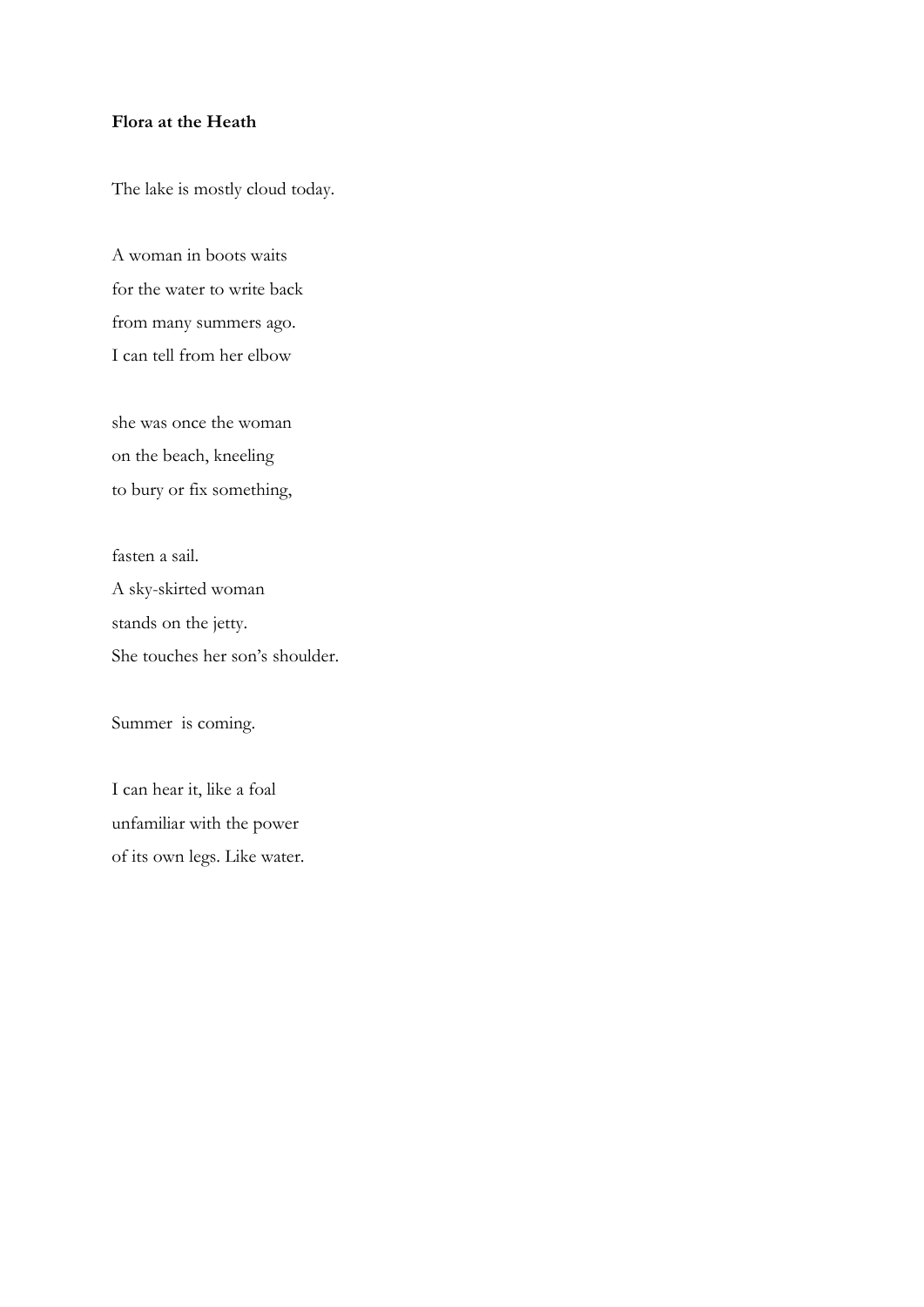### **Flora Gazes Out From Her Studio Window at the Market Square**

*1 & 2 The Square, 1930-1939.* 

Harnesses hang empty outside the saddler's, braying against each other in the wind. His white hair is bright enough to wish on.

\*

That woman there, in the purple, she knows the right price for a bull, a peony-red rug, an unworn hat. The girl at her elbow makes notes, has yet to choose her own colour.

\*

The bus is so green I think it must be beautiful. I want Hester to set it in a ring for me.

\*

The women make a half-rhyme with the statue of the king on his horse.

\*

The children are hanging on so fiercely to their baskets, the insides of their little coats. I ache to tell them that from my window the fishmonger's stall is a cornucopia of stars.